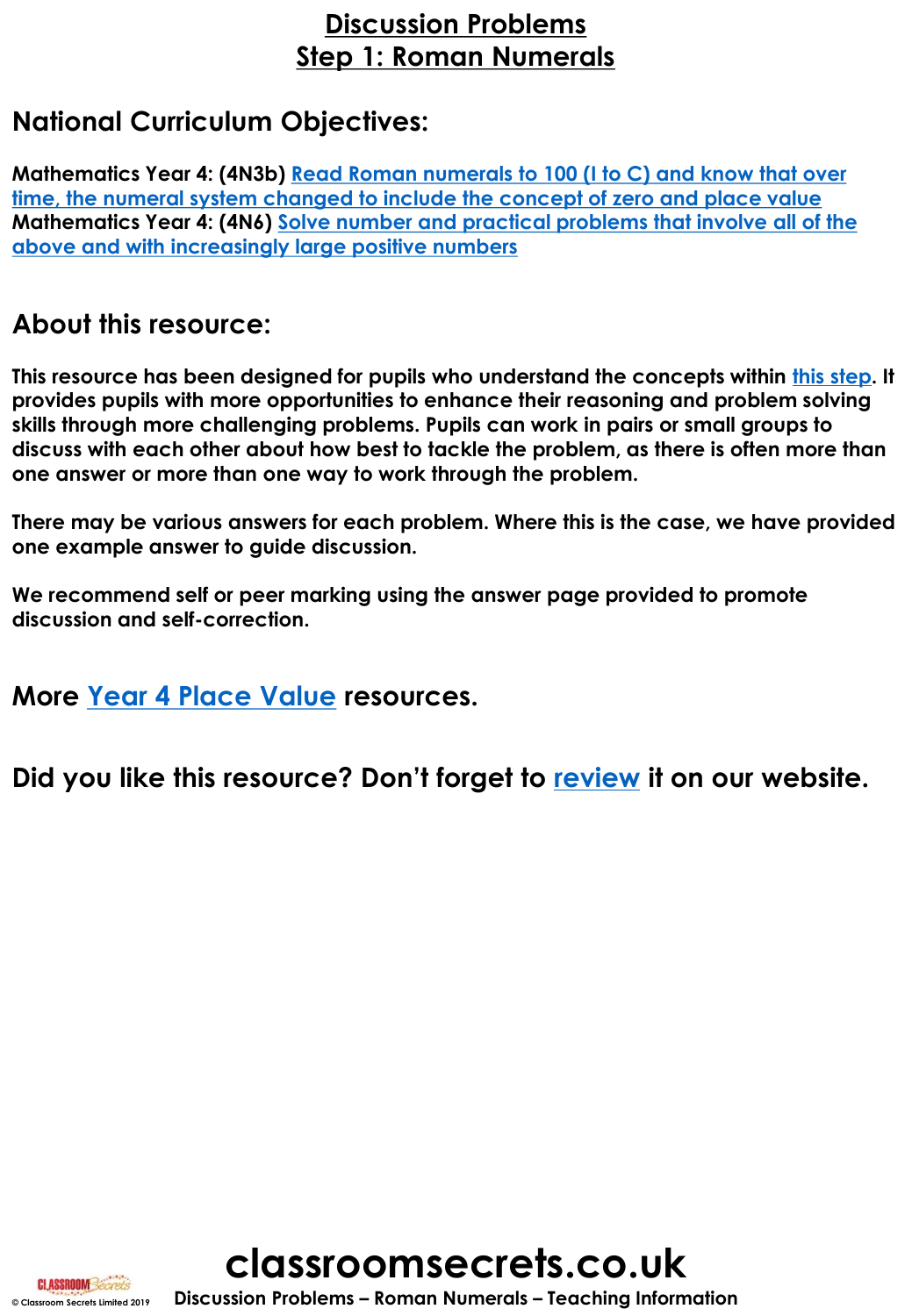# **Roman Numerals**

**1. These pieces are part of a hundred square but the numbers are all in Roman numerals. Place the pieces back together and convert the Roman numerals back into numbers.**



**CLASSROOM Secrets**<br>
© Classroom Secrets Limited 2019<br>
© Classroom Secrets Limited 2019<br> **Discussion Problems – Roman Numerals – Year 4**